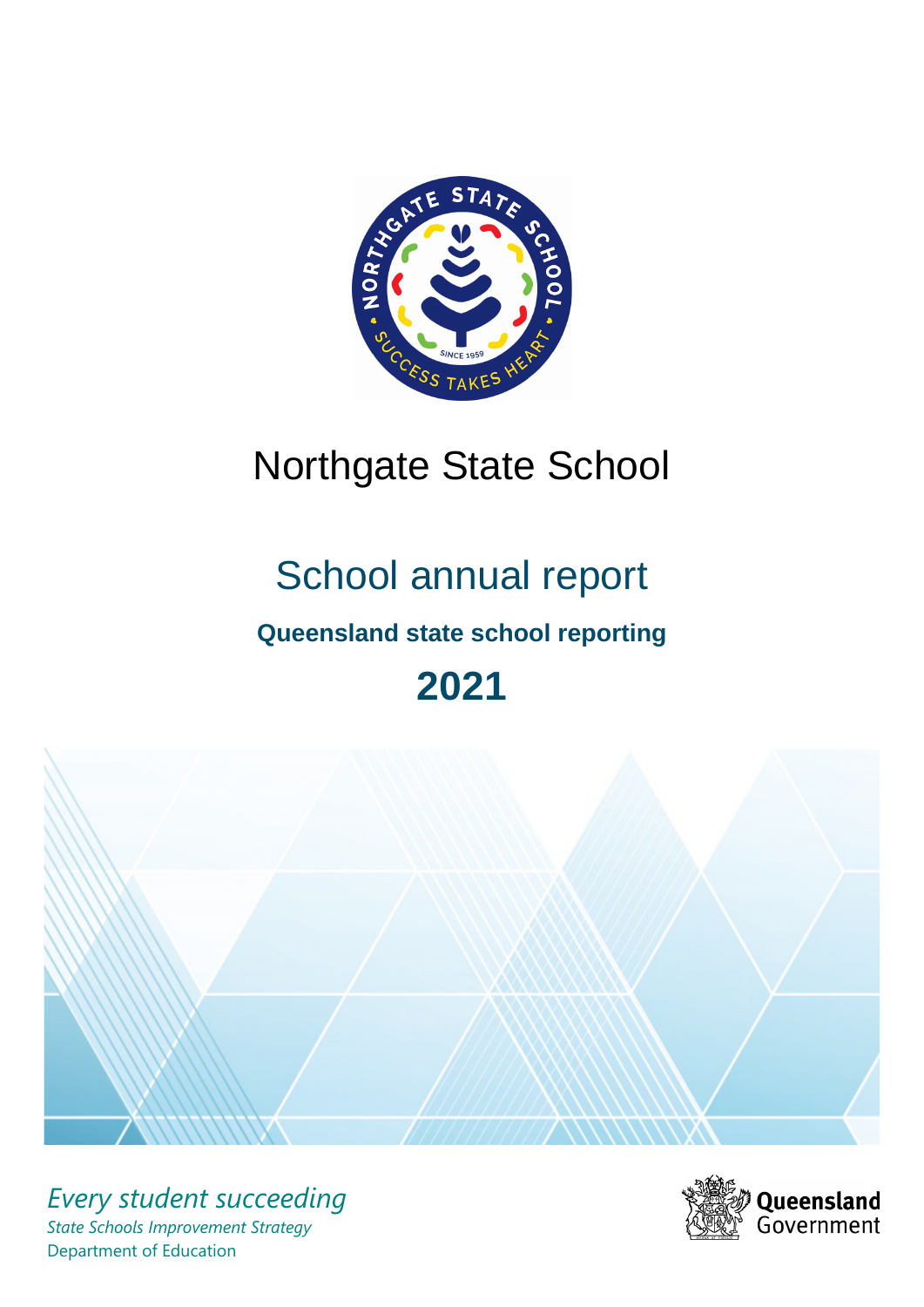**OFFICIAL – Public** Published as information source only. Public information used to create this report may not appear in this format in the public domain Please refer to disclaimer information.

#### **Contact details**

| <b>Postal Address</b> | PO Box 417 Northgate 4013       |
|-----------------------|---------------------------------|
| <b>Phone</b>          | (07) 3370 2333                  |
| Fax                   |                                 |
| Email                 | principal@northgatess.eg.edu.au |
| Website               | https://northgatess.eg.edu.au   |

#### **Disclaimer**

The materials presented in this report are distributed by the Department of Education (the department) as an information source only.

The information and data in this report is subject to change without notice.<br>The department makes no statements, representations, or warranties about the accuracy or completeness of, and you should not rely on, any informa report. The department disclaim all responsibility and all liability (including without limitation, liability in negligence) for all expenses, losses, damages and costs you might incur as a

result of the information in this report being inaccurate or incomplete in any way, and for any reason.

Despite our best efforts, the department makes no warranties that the information in this report is free of infection by computer viruses or other contamination.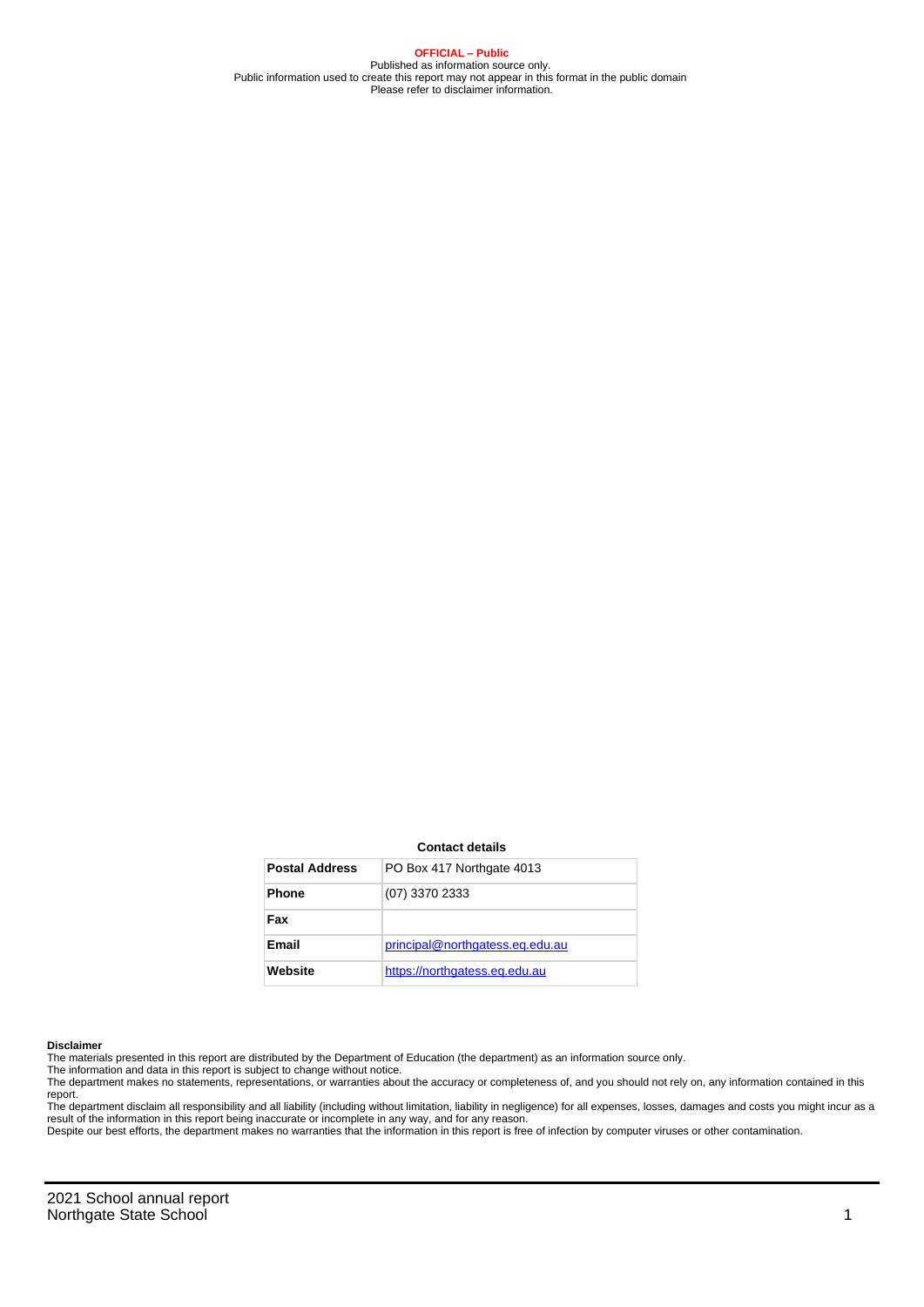| School context                   |                                                                                                                                                                                              |
|----------------------------------|----------------------------------------------------------------------------------------------------------------------------------------------------------------------------------------------|
| Coeducational or single sex      | Coeducational                                                                                                                                                                                |
| <b>Independent Public School</b> | <b>Yes</b>                                                                                                                                                                                   |
| Year levels offered in 2021      | Prep Year - Year 6                                                                                                                                                                           |
| Webpages                         | Additional information about Queensland state schools is located on the:<br>My School website<br>Queensland Government data website<br>Queensland Government schools directory website.<br>٠ |

# **Characteristics of the student body**

### **Student enrolments**

#### **Table 1: Student enrolments by year level**

|                   |      | <b>February</b> |      |      | <b>August</b> |      |
|-------------------|------|-----------------|------|------|---------------|------|
| <b>Year Level</b> | 2019 | 2020            | 2021 | 2019 | 2020          | 2021 |
| <b>Prep Year</b>  | 50   | 45              | 57   | 51   | 46            | 55   |
| Year 1            | 56   | 54              | 46   | 52   | 55            | 44   |
| Year 2            | 46   | 55              | 55   | 48   | 53            | 54   |
| Year <sub>3</sub> | 50   | 47              | 48   | 51   | 47            | 46   |
| Year 4            | 39   | 49              | 45   | 39   | 50            | 48   |
| Year <sub>5</sub> | 40   | 30              | 50   | 43   | 32            | 51   |
| Year <sub>6</sub> | 30   | 40              | 30   | 30   | 41            | 30   |
| <b>Total</b>      | 311  | 320             | 331  | 314  | 324           | 328  |

Notes

1. Student counts include headcount of all full- and part-time students at the school.

## **Average class sizes**

#### **Table 2: Average class size information for each phase of schooling**

| <b>Year Levels</b> | 2019 | 2020 | 2021 |
|--------------------|------|------|------|
| Prep – Year 3      | 20.  | 25   | 22   |
| Year 4 – Year 6    | つつ   | 25   | 23   |

Notes

1. Classes are measured against the target of 25 students per teacher in Prep to Year 3 and Years 11 to 12, and target of 28 students per teacher in Years 4 to 10. Where composite classes exist across cohorts (e.g. Year 3/4) the class size targets would be the lower cohort target.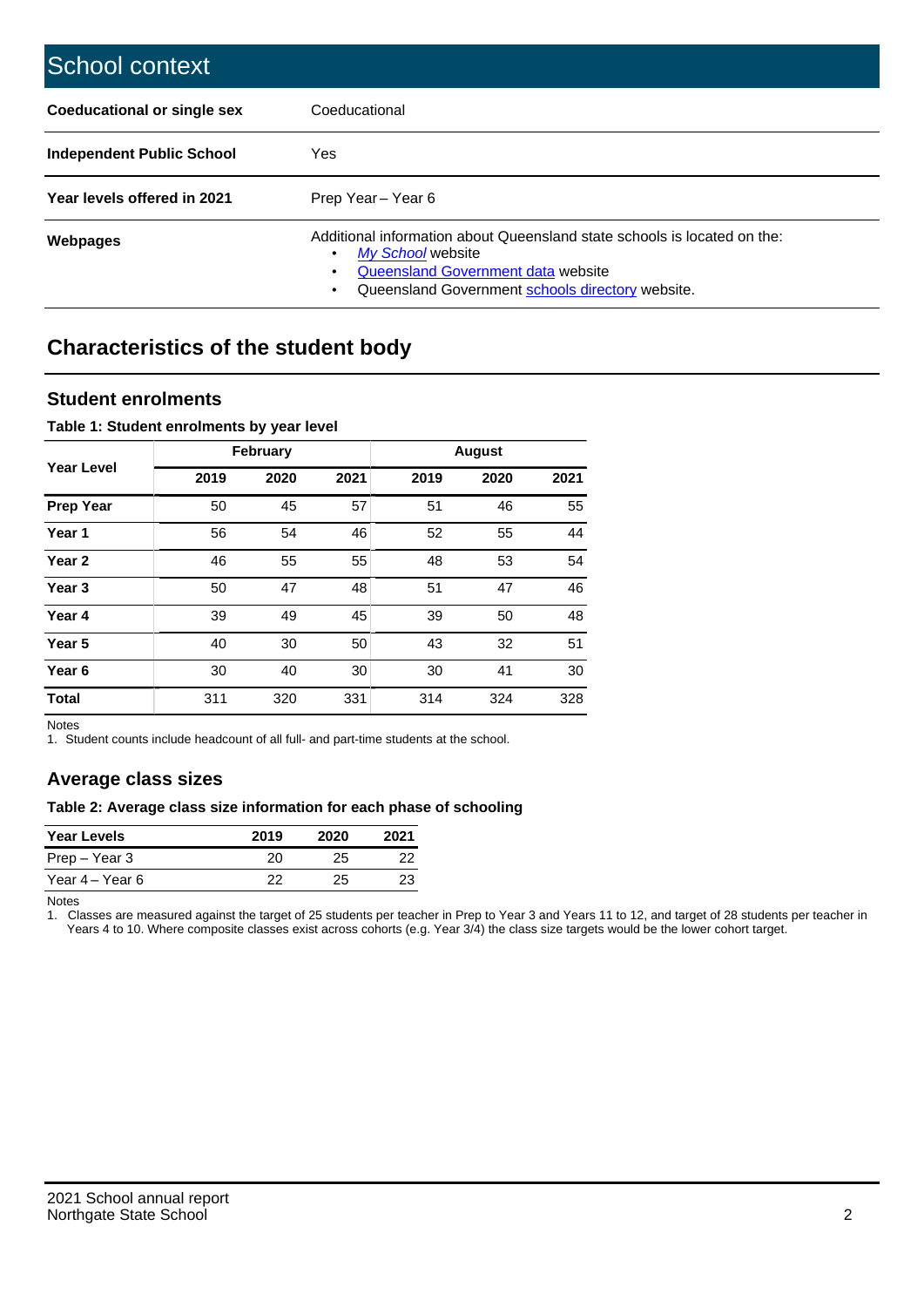## **Respectful relationships education**

To support students' learning, health and wellbeing all state schools are required to implement respectful relationships education through the Prep to Year 10 Australian Curriculum: Health and Physical Education and/or through school pastoral care programs across Prep to Year 12.

### **Parent, student and staff satisfaction**

Tables 3–5 show selected items from the Parent/Caregiver, Student and Staff School Opinion Surveys. In response to the COVID-19 health emergency, the annual school opinion surveys of students, teachers and staff were not administered in 2020. A new time series started in 2021 and data from this collection is not considered directly comparable with earlier collections due to significant methodology changes.

For state level information go to the **[School Opinion Survey](https://qed.qld.gov.au/publications/reports/statistics/schooling/schools/schoolopinionsurvey) webpage**.

#### **Table 3: Parent/Caregiver Survey**

| Percentage of parents/caregivers who agree <sup>1</sup> that:                                            | 2019   | 2020 | 2021   |
|----------------------------------------------------------------------------------------------------------|--------|------|--------|
| This is a good school.                                                                                   | 97.3%  |      | 97.3%  |
| My child likes being at this school. <sup>2</sup>                                                        | 100.0% |      | 96.0%  |
| My child feels safe at this school. <sup>2</sup>                                                         | 100.0% |      | 96.0%  |
| My child's learning needs are being met at this school. <sup>2</sup>                                     | 94.6%  |      | 89.0%  |
| My child is making good progress at this school. <sup>2</sup>                                            | 97.3%  |      | 91.9%  |
| Teachers at this school expect my child to do his or her best. <sup>2</sup>                              | 94.6%  |      | 100.0% |
| Teachers at this school provide my child with useful feedback about his or her school work. <sup>2</sup> | 94.6%  |      | 94.4%  |
| Teachers at this school motivate my child to learn. <sup>2</sup>                                         | 97.3%  |      | 96.0%  |
| Teachers at this school treat students fairly. <sup>2</sup>                                              | 94.6%  |      | 91.9%  |
| I can talk to my child's teachers about my concerns. <sup>2</sup>                                        | 97.2%  |      | 96.0%  |
| This school works with me to support my child's learning. <sup>2</sup>                                   | 97.3%  |      | 93.3%  |
| This school takes parents' opinions seriously. <sup>2</sup>                                              | 94.3%  |      | 90.1%  |
| Student behaviour is well managed at this school. <sup>2</sup>                                           | 89.2%  |      | 84.9%  |
| This school looks for ways to improve. <sup>2</sup>                                                      | 97.2%  |      | 98.6%  |
| This school is well maintained. <sup>2</sup>                                                             | 100.0% |      | 95.9%  |

Notes

1. Agree represents the percentage of respondents who Somewhat Agree, Agree or Strongly Agree with the statement.

2. Nationally agreed parents/caregiver items.

3. DW = Data withheld to ensure confidentiality.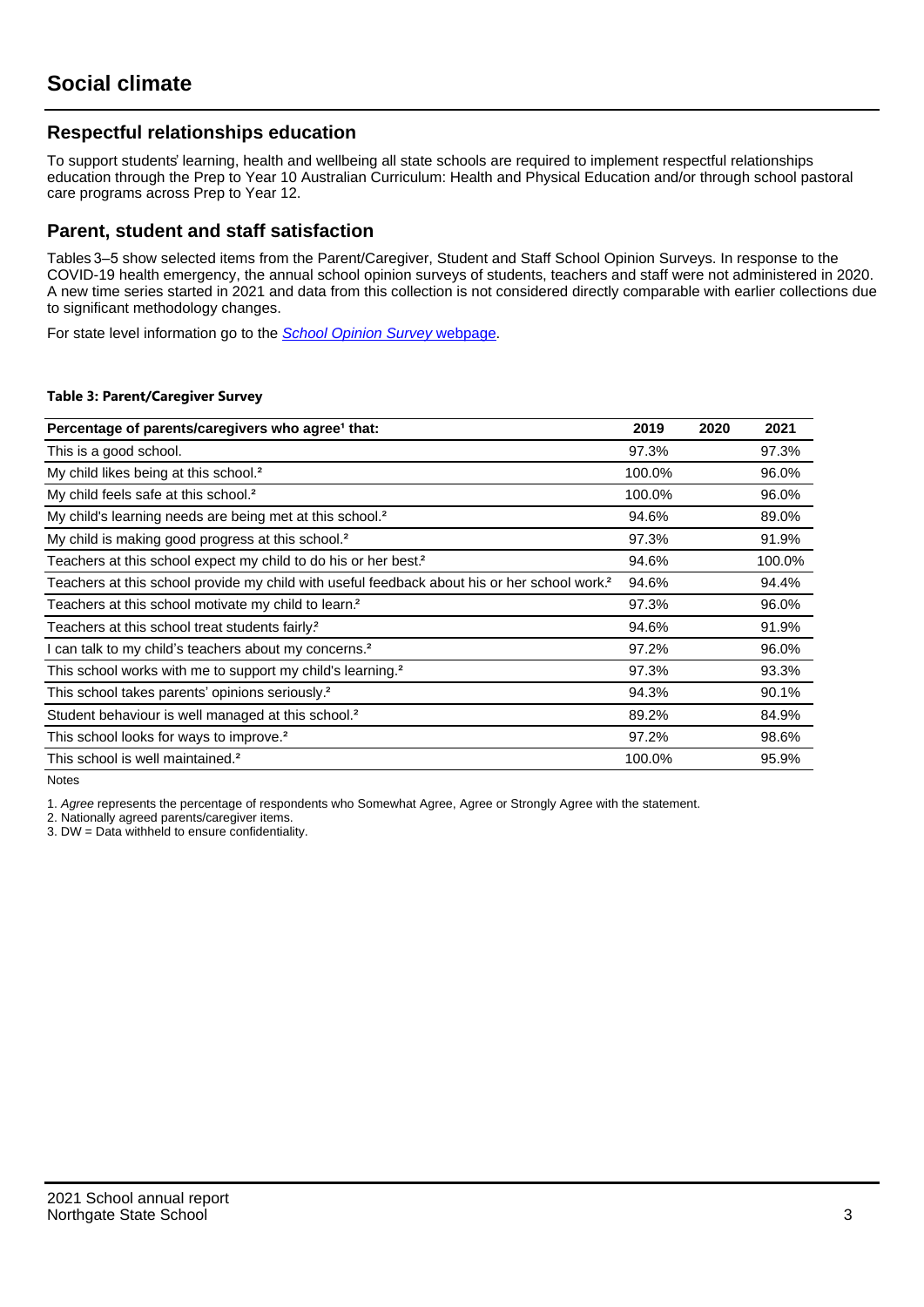#### **Table 4: Student Survey**

| Percentage of students who agree <sup>1</sup> that:                            | 2019   | 2020 | 2021  |
|--------------------------------------------------------------------------------|--------|------|-------|
| I like being at my school. <sup>2</sup>                                        | 97.4%  |      | 86.8% |
| I feel safe at my school. <sup>2</sup>                                         | 97.4%  |      | 88.2% |
| My teachers motivate me to learn. <sup>2</sup>                                 | 100.0% |      | 88.2% |
| My teachers expect me to do my best. <sup>2</sup>                              | 100.0% |      | 98.5% |
| My teachers provide me with useful feedback about my school work. <sup>2</sup> | 96.2%  |      | 88.1% |
| Teachers at my school treat students fairly?                                   | 89.5%  |      | 83.8% |
| I can talk to my teachers about my concerns. <sup>2</sup>                      | 90.9%  |      | 73.4% |
| My school takes students' opinions seriously. <sup>2</sup>                     | 93.5%  |      | 79.4% |
| Student behaviour is well managed at my school. <sup>2</sup>                   | 92.2%  |      | 91.0% |
| My school looks for ways to improve. <sup>2</sup>                              | 98.7%  |      | 95.5% |
| My school is well maintained. <sup>2</sup>                                     | 96.2%  |      | 88.2% |
| My school gives me opportunities to do interesting things. <sup>2</sup>        | 93.6%  |      | 94.1% |

Notes

1. Agree represents the percentage of respondents who Somewhat Agree, Agree or Strongly Agree with the statement.

2. Nationally agreed student items.

3. DW = Data withheld to ensure confidentiality.

#### **Table 5: Staff Survey**

| Percentage of staff who agree <sup>1</sup> that:                                                            | 2019   | 2020 | 2021   |
|-------------------------------------------------------------------------------------------------------------|--------|------|--------|
| I feel confident embedding Aboriginal and Torres Strait Islander perspectives across the<br>learning areas. | 100.0% |      | 86.7%  |
| I enjoy working at this school. <sup>2</sup>                                                                | 100.0% |      | 95.2%  |
| I feel this school is a safe place in which to work. <sup>2</sup>                                           | 100.0% |      | 100.0% |
| I receive useful feedback about my work at this school. <sup>2</sup>                                        | 92.9%  |      | 94.4%  |
| Students are encouraged to do their best at this school. <sup>2</sup>                                       | 100.0% |      | 100.0% |
| Students are treated fairly at this school. <sup>2</sup>                                                    | 96.2%  |      | 95.2%  |
| Student behaviour is well managed at this school. <sup>2</sup>                                              | 85.7%  |      | 85.7%  |
| Staff are well supported at this school. <sup>2</sup>                                                       | 96.4%  |      | 88.9%  |
| This school takes staff opinions seriously. <sup>2</sup>                                                    | 92.9%  |      | 95.0%  |
| This school looks for ways to improve. <sup>2</sup>                                                         | 100.0% |      | 100.0% |
| This school is well maintained. <sup>2</sup>                                                                | 96.4%  |      | 100.0% |
| This school gives me opportunities to do interesting things. <sup>2</sup>                                   | 92.3%  |      | 94.7%  |

Notes

1. Agree represents the percentage of respondents who Somewhat Agree, Agree or Strongly Agree with the statement.

2. Nationally agreed staff items.

3. DW = Data withheld to ensure confidentiality.

## **Description of how this school manages non-attendance**

Queensland state schools manage non-attendance in line with the Queensland Department of Education procedures: [Managing Student Absences and Enforcing Enrolment and Attendance at State Schools](https://ppr.qed.qld.gov.au/pp/managing-student-absences-and-enforcing-enrolment-and-attendance-at-state-schools-procedure); and [Roll Marking in State Schools](https://ppr.qed.qld.gov.au/pp/roll-marking-in-state-schools-procedure), which outline processes for managing and recording student attendance and absenteeism.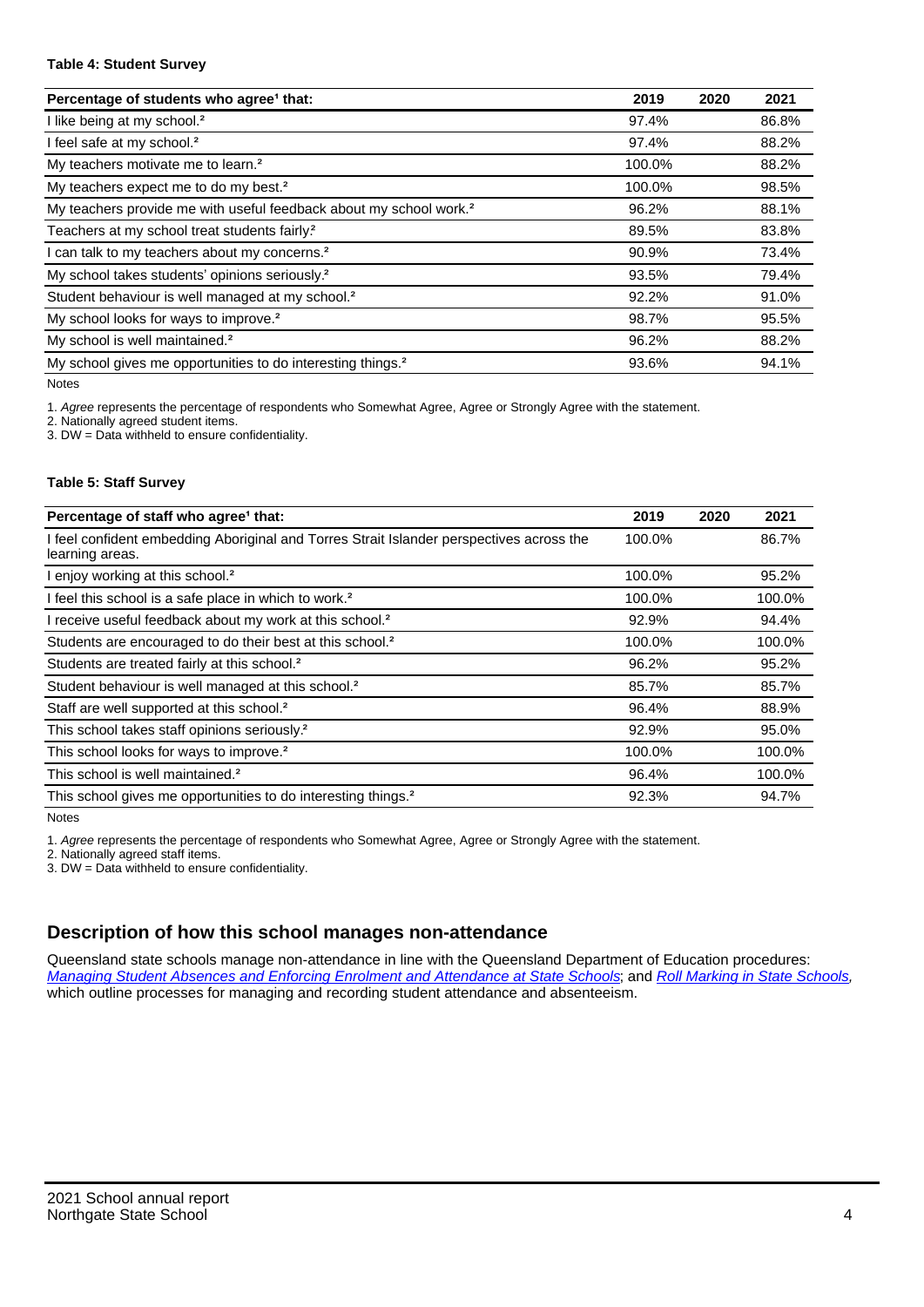## **School disciplinary absences**

#### **Table 6: Count of school disciplinary absences at this school**

| Type of school disciplinary absence | 2019 | 2020 | 2021 |
|-------------------------------------|------|------|------|
| Short suspension                    | 10   | 13   | 8    |
| Long suspension                     | U    |      |      |
| Exclusion                           | U    |      |      |
| Total                               | 10   | 15   | 8    |

Notes

1. School disciplinary absence (SDA) data is a total of short suspensions (1–10 days), long suspensions (11–20 days), exclusions and cancellations. 2. The number of SDAs is not the number of students who received an SDA as one student may be suspended several times in a school year. Each time a student is suspended it is recorded as an additional SDA. The data does not reflect the outcomes of appeal decisions.

3. 2020 data was impacted by the COVID-19 health emergency. There were significantly fewer SDAs during the home-based learning period (the first five weeks of Term 2) compared to other years.

# **School funding**

### **School income broken down by funding source**

School income, reported by financial year accounting cycle using standardised national methodologies and broken down by funding source is available via the  $My$  School website.

#### **How to access our income details**

- 1. Click on the My School link [http://www.myschool.edu.au/.](http://www.myschool.edu.au/)
- 2. Enter the school name or suburb of the school you wish to search.

| Search by school name or suburb | <b>School sector</b> | school type | <b>State</b> |  |
|---------------------------------|----------------------|-------------|--------------|--|
|                                 |                      |             |              |  |

3. Click on View School Profile to access the school's profile.



4. Click on Finances and select the appropriate year to view school financial information.

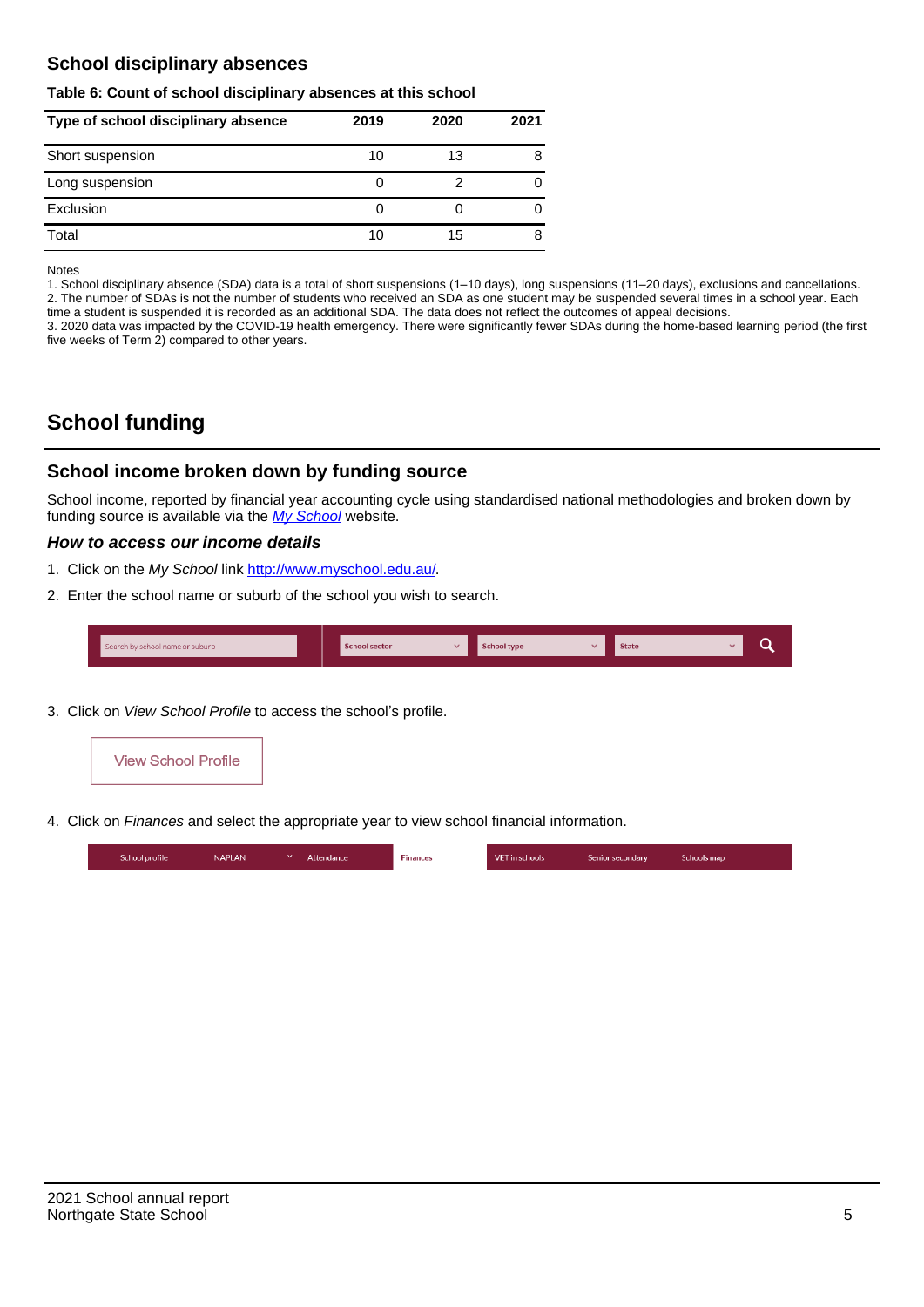# **Teacher standards and qualifications**

The Teacher registration eligibility requirements: Policy (p.1) states:

To be eligible for registration, a person must satisfy the Queensland College of Teachers (QCT) that they meet requirements regarding qualification and experience, or have otherwise met the requirements of the Australian Professional Standards for Teachers (APST). A person must also satisfy the QCT that they are suitable to teach and meet English language proficiency requirements. All these requirements are specified in the Act and the Education (Queensland College of Teachers) Regulation 2005 (the Regulation).

The qualifications required for teacher registration are successful completion of either -

- (a) a four-year initial teacher education program including teacher education studies of at least one year (e.g. a Bachelor of Education, or a double Bachelor degree in Science and Teaching) or
- (b) a one-year graduate initial teacher education program following a degree (e.g. a one-year Graduate Diploma of Education (Secondary) after a three-year Bachelor degree) or
- (c) another course of teacher education that the QCT is reasonably satisfied is the equivalent of (a) or (b). These are considered on a case-by-case basis.

For more information, please refer to the following link:

• <https://www.qct.edu.au/registration/qualifications>

# **Workforce composition**

## **Staff composition, including Indigenous staff**

#### **Table 7: Workforce composition for this school**

|                    | <b>Teaching staff</b> |      |                 | Non-teaching staff |      |      | Indigenous staff |      |      |
|--------------------|-----------------------|------|-----------------|--------------------|------|------|------------------|------|------|
| <b>Description</b> | 2019                  | 2020 | 2021            | 2019               | 2020 | 2021 | 2019             | 2020 | 2021 |
| Headcount          | 28                    | 29   | 32              | 16                 | 14   | 16   |                  |      |      |
| <b>FTF</b>         | 20                    | 21   | 23 <sub>1</sub> |                    | 9    | 9    |                  |      |      |

Notes

1. Teaching staff includes school leaders.

2. Indigenous refers to Aboriginal and Torres Strait Islander people of Australia.

3. FTE = full-time equivalent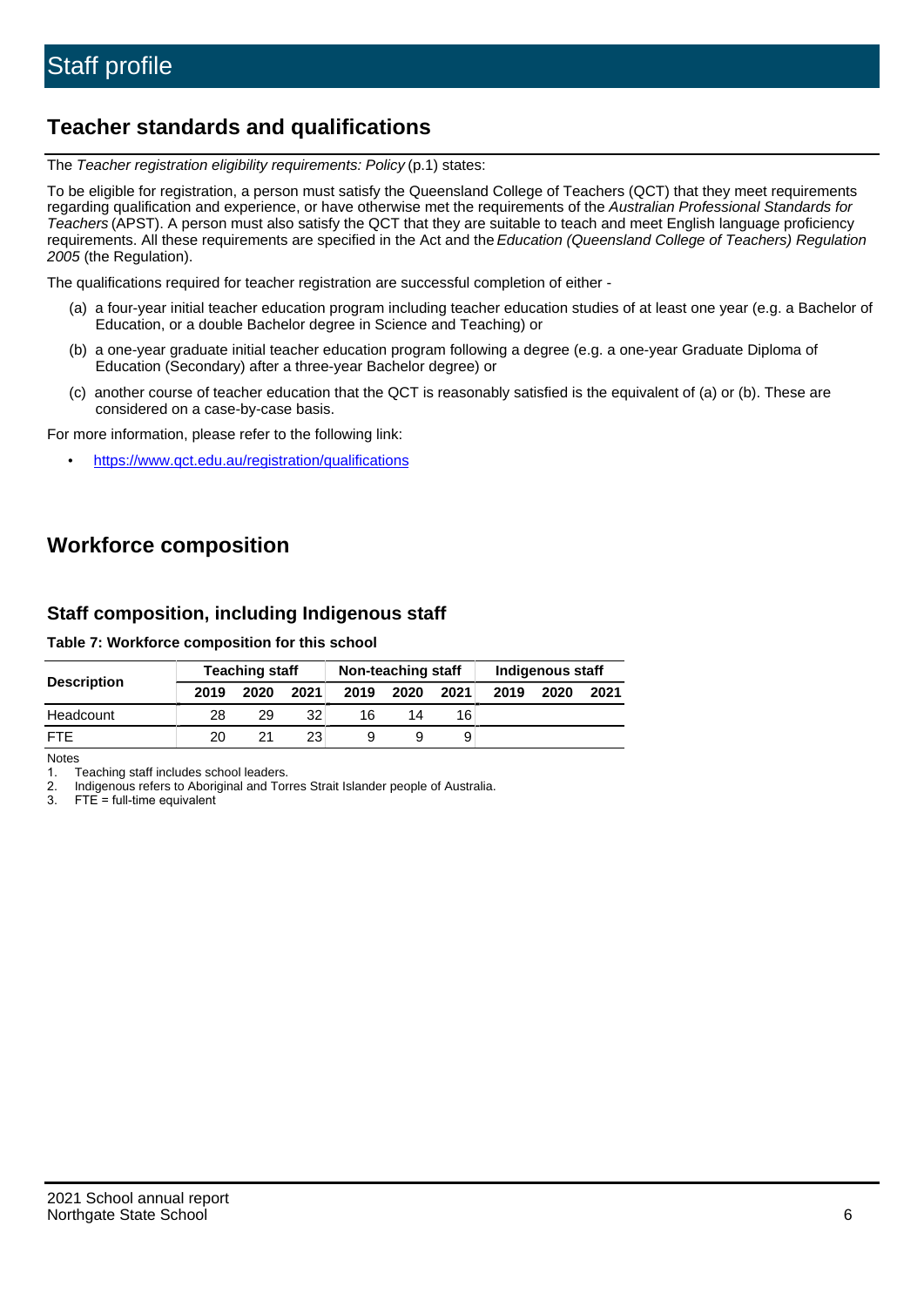# **Key student outcomes**

## **Student attendance**

Tables 8–9 show attendance rates at this school as percentages. In 2020, the COVID-19 health emergency affected student attendance in Queensland Government schools. Comparisons between 2020 and other years' attendance data should not be made.

#### **Table 8: Overall student attendance at this school**

| <b>Description</b>                                  | 2019 | 2020 | 2021 |
|-----------------------------------------------------|------|------|------|
| Overall attendance rate for students at this school | 94%  | 93%  | 93%  |

Notes

1. The attendance rate is the full- and part-time days attended as a percentage of enrolled school days.

2. Full-time students only.

#### **Table 9: Student attendance rates for each year level at this school**

| <b>Year Level</b> | 2019 | 2020 | 2021 |
|-------------------|------|------|------|
| Prep Year         | 95%  | 93%  | 95%  |
| Year <sub>1</sub> | 93%  | 91%  | 92%  |
| Year 2            | 93%  | 93%  | 93%  |
| Year <sub>3</sub> | 94%  | 92%  | 93%  |
| Year 4            | 95%  | 94%  | 93%  |
| Year 5            | 93%  | 93%  | 94%  |
| Year <sub>6</sub> | 93%  | 95%  | 95%  |

Notes

1. The attendance rate is the full- and part-time days attended as a percentage of enrolled school days.

2. Full-time students only.

3. DW = Data withheld to ensure confidentiality